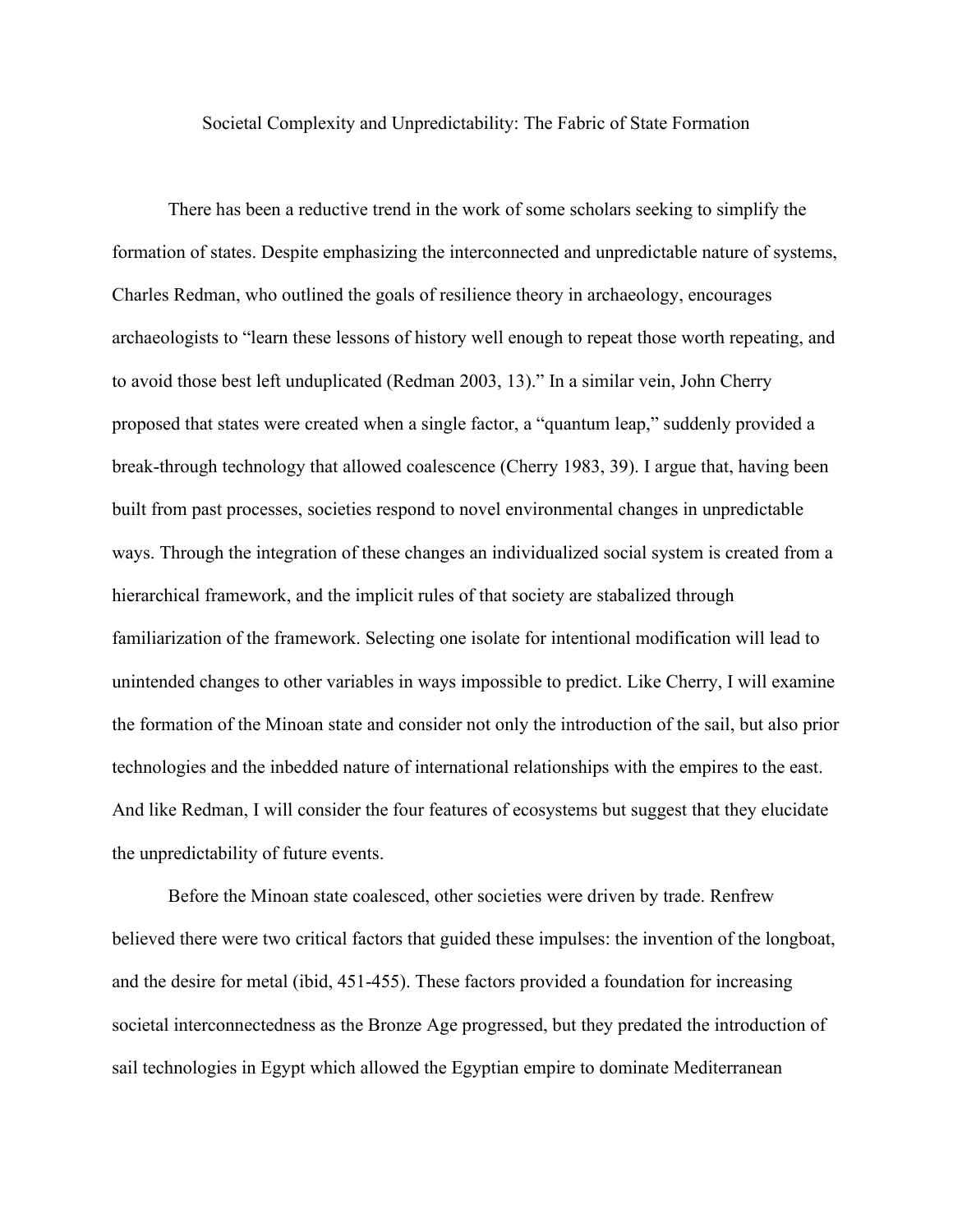shipping during the  $2<sup>nd</sup>$  millennium (Gertwagon 2014, 155). Thus it was that sail technology was introduced to Crete, where prism seals from between Early Minoan III and Middle Minoan I depict ships with sails and small luxury goods began to appear (Cherry 1983, 41). From this development, Minoan society coalesced under the influence of older, larger states and was able to utilize the influence and technology of these states to become an active participant in the trade networks of the Mediterranean. (Parkinson and Galaty 2007, 118). The archaeological record gives access to the societal changes that followed, with a palatial network forming in the wake of these events that was capable of mobilizing society in a way that drove increasingly sophistocated patterns of produciton. For example, loom weights from the First Palace Period have been found in the palaces of Knossos, Mallia, and Phaistos that suggest a working staff of up to 90 workers at each palace were employed in the creation of textiles (Militello 2014, 41). The integration of outside technologies and the influence of continuing trade networks helped initiate and sustain a predictable foundation upon which Minoan society was built.

However, this framework was subject to unpredictability, as are all integrated systems. According to Redman, four aspects of ecosystems provide the underlying assumptions of resilence theory, but these aspects also comment on the volatile nature of systems (Redman 2003, 1). These forces apply to the state system created at Crete. It was incorporated into an international system in a way that allowed for incredible advances, yet the networks created led to an increasingly complex system. The aspects of ecosystems attest to the unpredicatbility of any given factor, and when the chaos of nature is joined into the theory the levels of unpredictability increase exponentially. Perhaps this is particularly resonant today, after our own experience of the past two years. Retrospective views are a wonderful way to examine aspects of past societies and help guide an awareness of our own society. However, caution should be taken